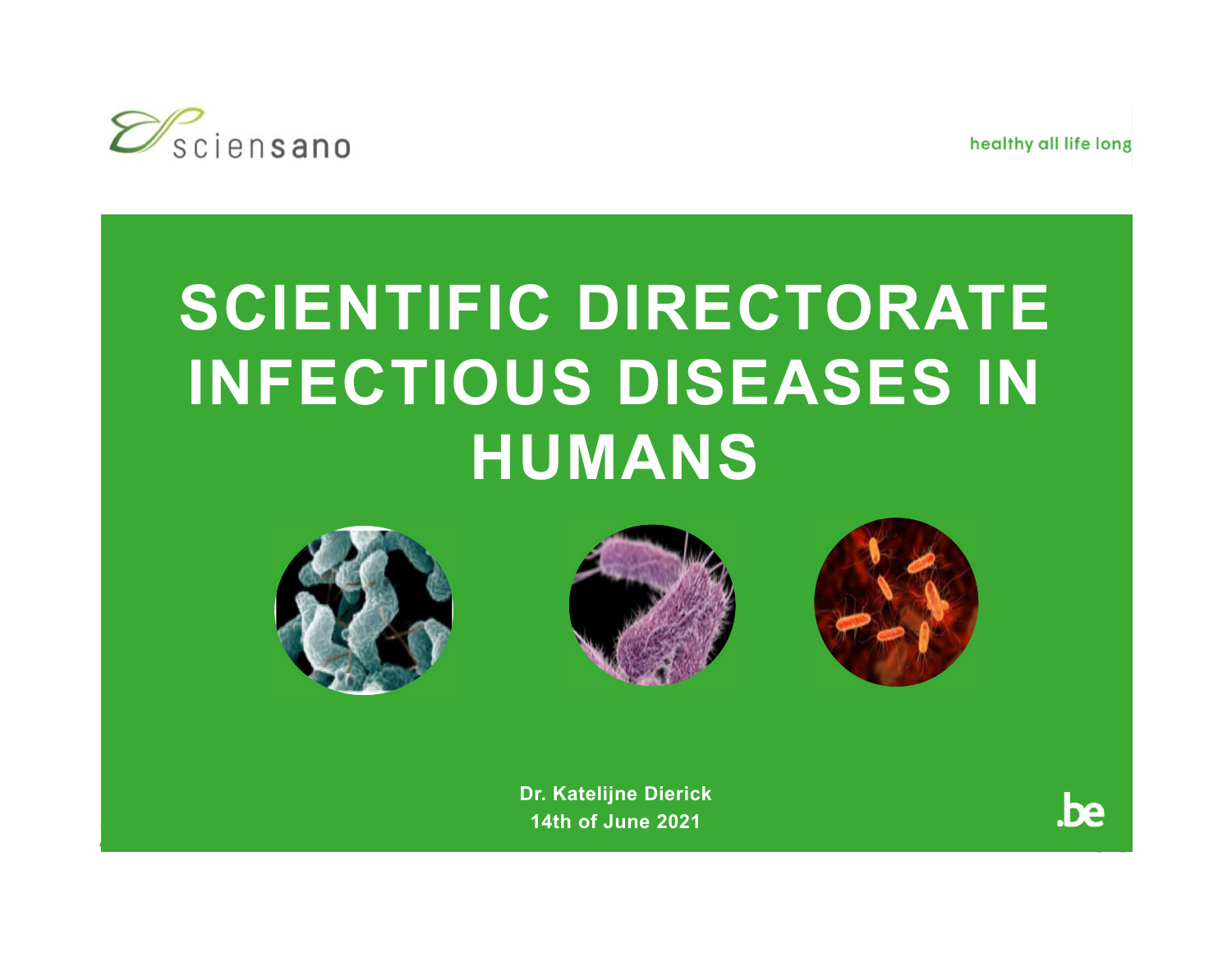# **Organisational chart**



**Other**

**Reports and advices/opinions**

15 11

**Site Ukkel** 1180 Ukkel

11 8

**Peer reviewed articles** 68 62 **Oral presentations** 28 13

**Projects** 50 49 **Analyses** 97487 77261

 $\mathcal{D}_\text{sciensano}$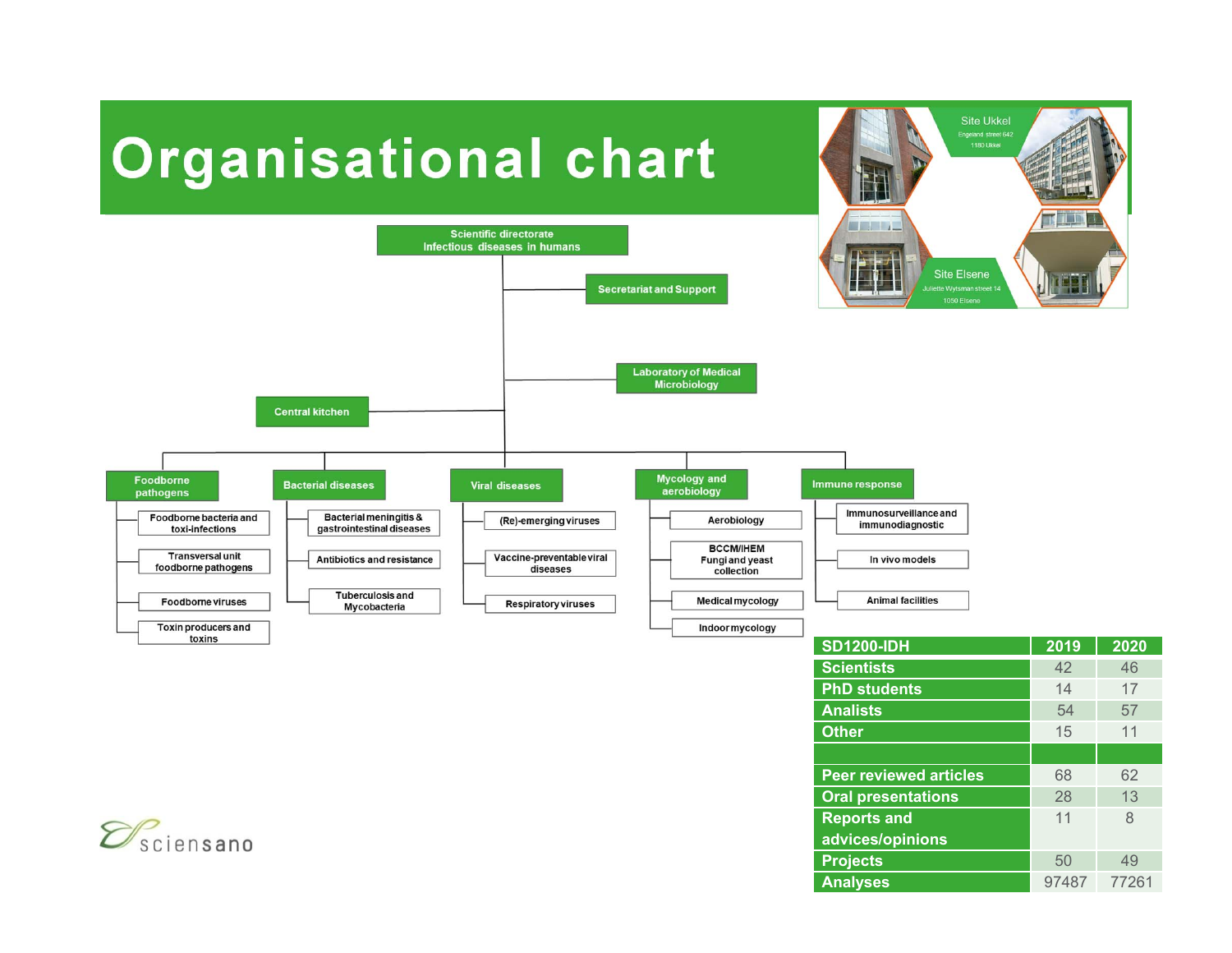# **Mission**

- $\bullet$  The rapid and early detection and identification of pathogens responsible for infectious disease in humans, their toxins and antimicrobial resistance and maintaining collections and databases of these pathogens.
- The laboratory surveillance of human infectious diseases and zoonoses and their antimicrobial resistance and the evaluation of methods for prevention or treatment.
- •Surveillance of allergenic pollen and mold spores in the air.
- $\bullet$  Innovative research related to infectious diseases in humans, and diseases caused by biological contaminants in the air, their detection and their treatment
- Provide support to health policy by conducting specialized analyzes, providing expert advice and contribute to a more healthy life for everyone.

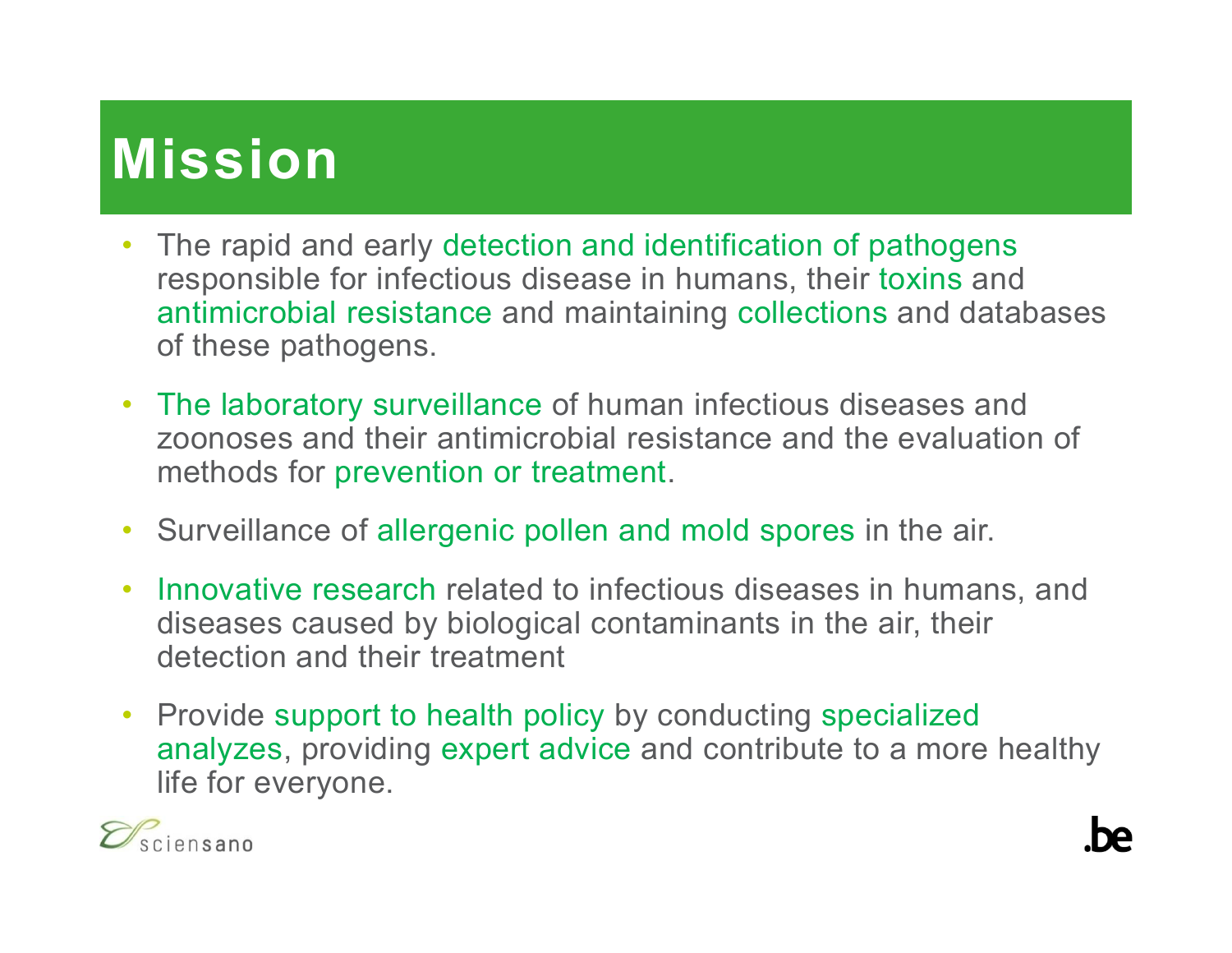## **SD Infectious diseases in humans works in a network**

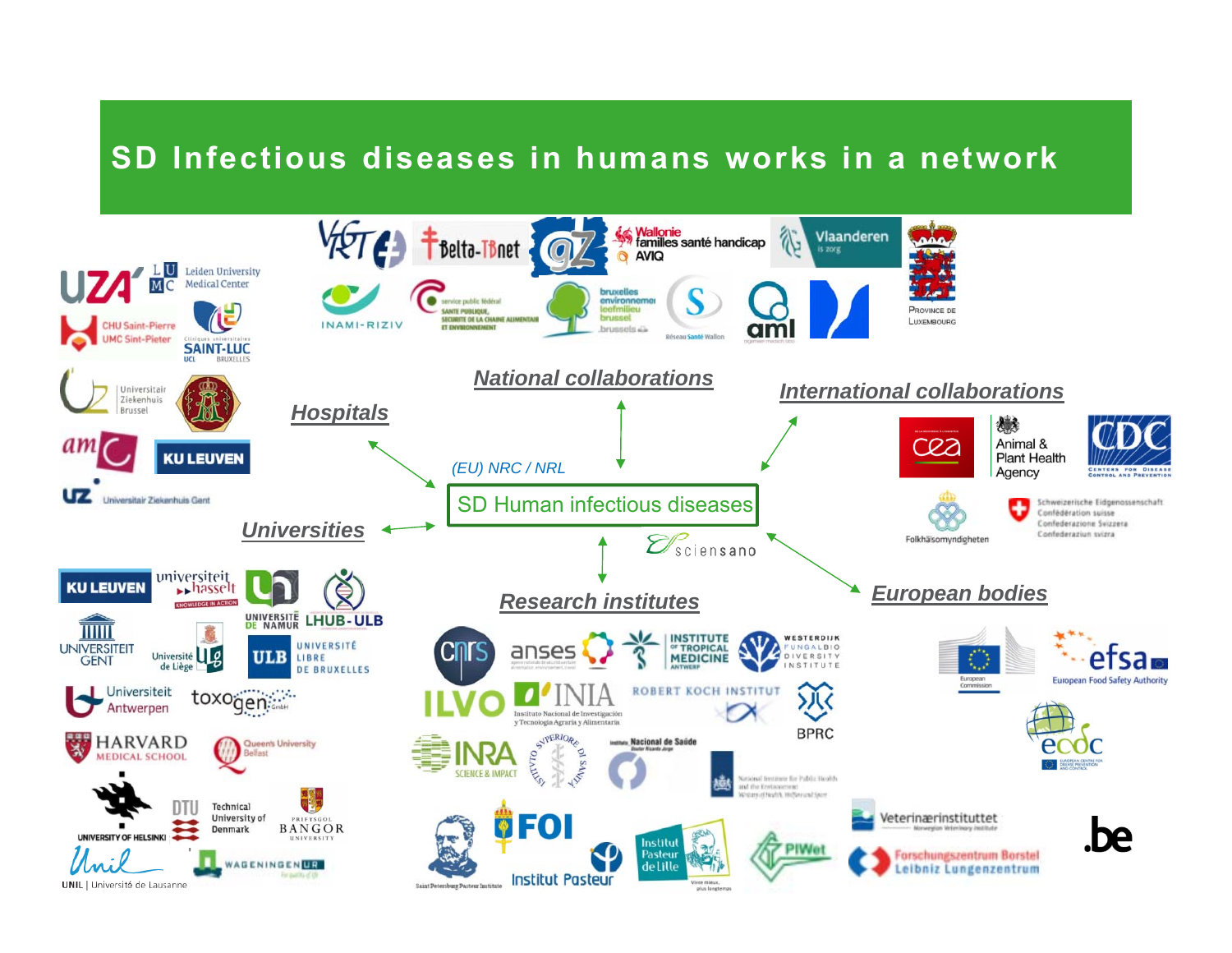## **Laboratory surveillance of infectious diseases embedded in international networks: 14 NRC's for clinical microbiology and 10 NRL's for food/animal microbiology**

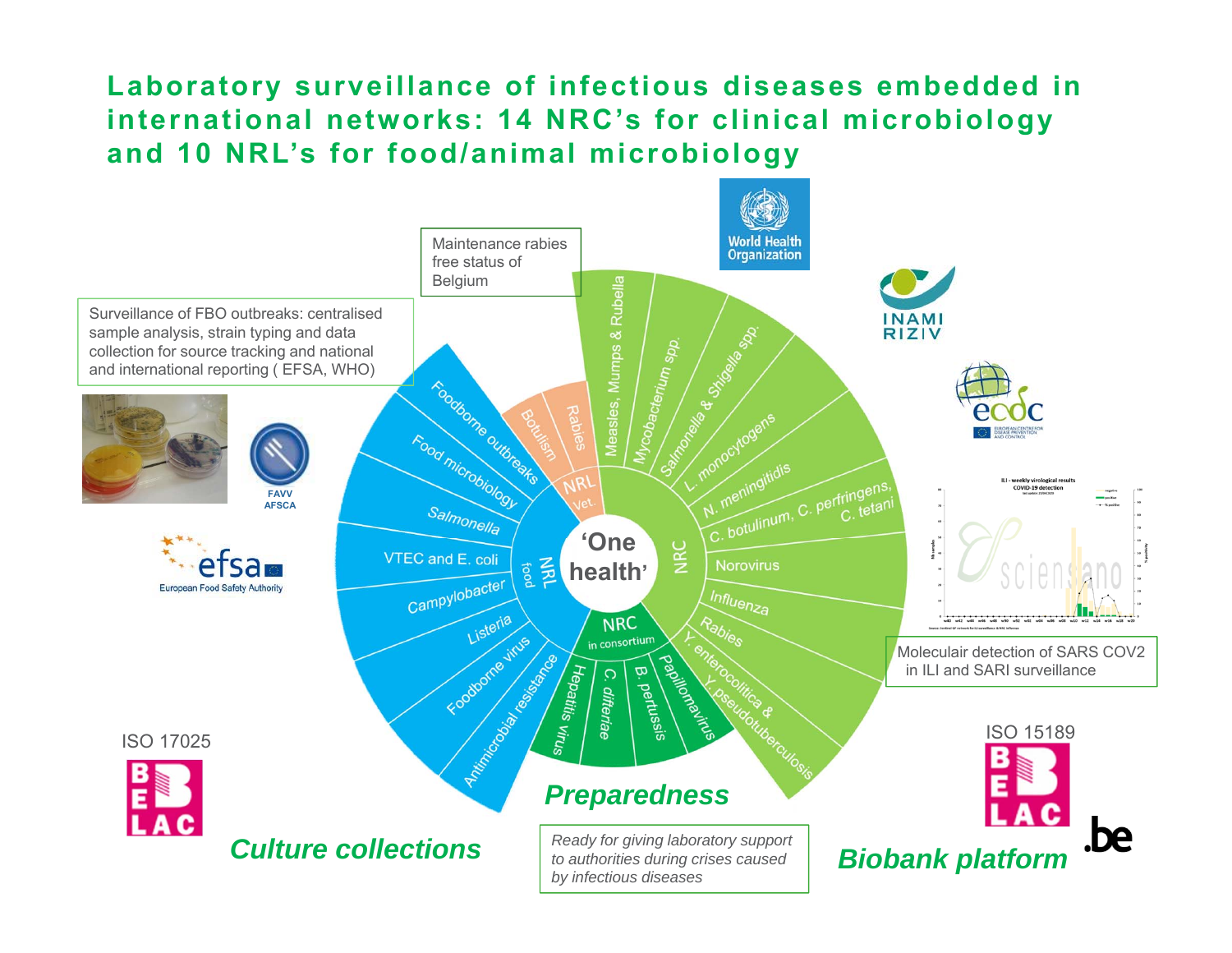## **Other important activities beyond reference tasks**

- • Laboratory surveillance of **AMR** in bacterial isolates from human, animal and food origin in our NRC/NRLs
- • Quality control of **phages for therapeutic use** in humans in case of untreatable diseases because of infection with resistant bacteria
- $\bullet$  In house **development of laboratory methods** for surveillance of (re-)emerging human pathogens
- •Research on **host-pathogen interactions**
- • Research on **new drugs and vaccines** for human infectious diseases
- $\bullet$ Laboratory surveillance of **SARS CoV2 in wastewater**
- •Monitoring of **outdoor and indoor** biological contamination

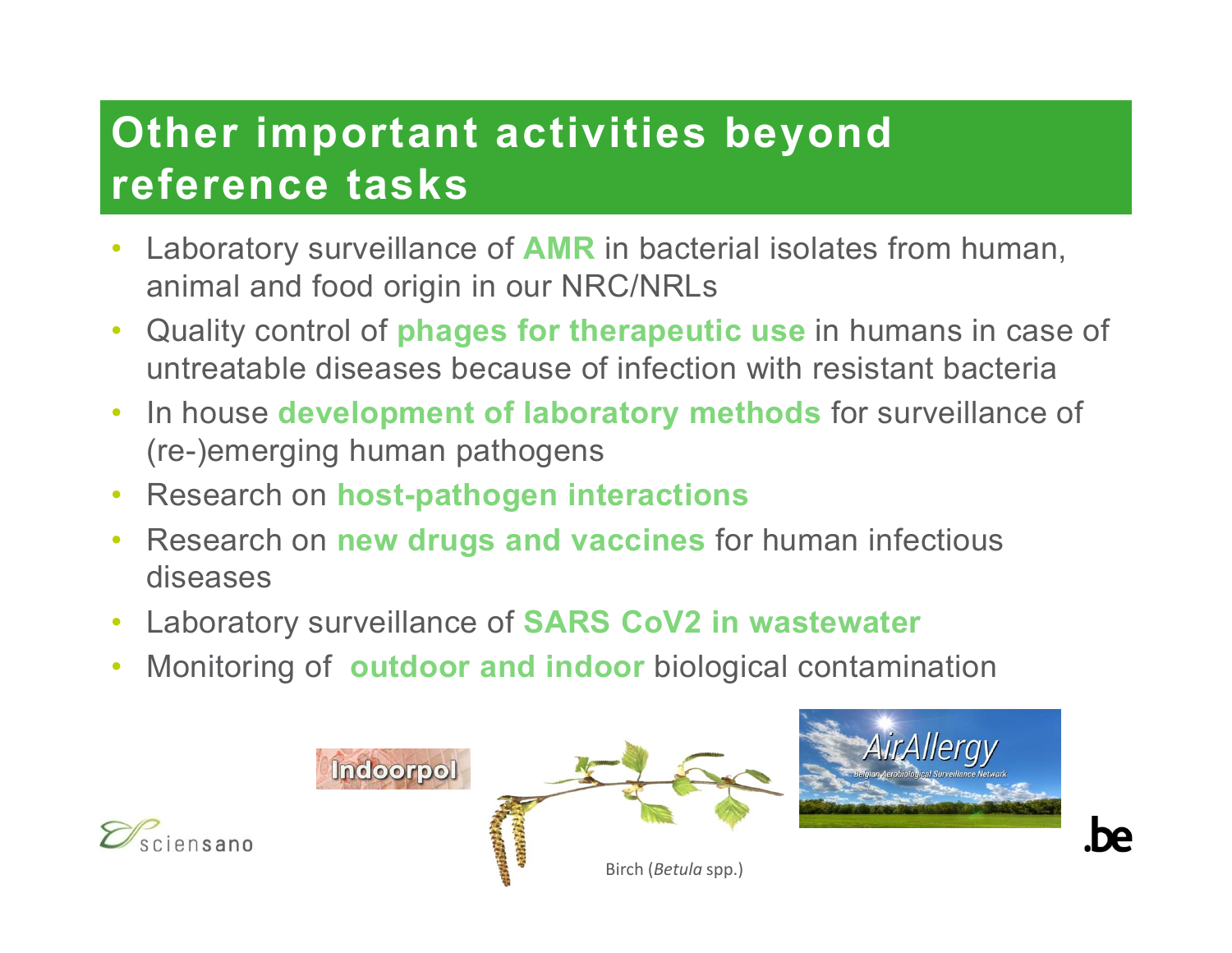## **Important tools and resources for research within our scientific directorate**

- $\bullet$  Central biobank platform : operational management of biobank modules at Sciensano, 3 new modules for COVID
- •• BCCM-IHEM : Belgian culture collection for fungi and yeast of medical importance
- • Microbial culture collections of NRC's and NRL's

## **Biological collections Laboratory animal facilities:**

- $\bullet$ • In vivo animal models to study host-pathogen interactions and new treatments and vaccines:
	- •Mycobacterium
	- Rabies
	- SARS CoV2
- • Bio-assay for diagnosis (botulism)
- • Animal accommodation for other directorates within Sciensano